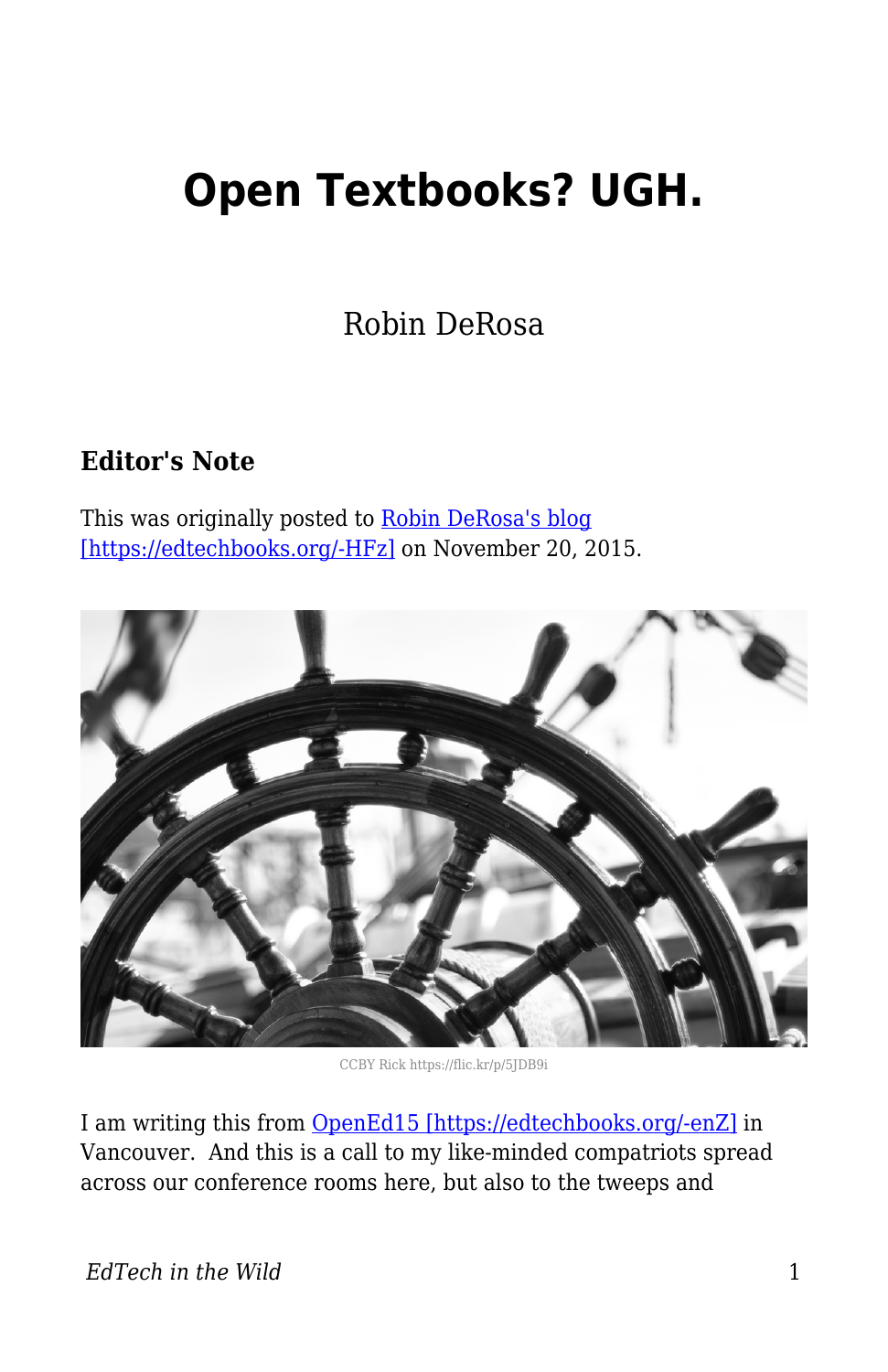digitalactivists I've worked with online over the last two years. After three days of sessions focused on reducing textbook costs, creating all-OER degree programs, generating data analytics for OER, and producing open textbooks in just four days, I am ready for some good, old-school mutiny. It's a loving and grateful mutiny, since this conference energizes, inspires, and provokes me. But nonetheless, I'm ready to fling some ideas overboard and see this ship steer in a new direction.



CCBYSA opensource.com

Don't get me wrong. I am here in Vancouver because I am deeply committed to reducing textbook costs. Wait. Scratch that. I don't actually care about textbook costs. I care about access, broadly conceived: access to ideas, access to pathways to contribute to knowledge, access to research so that we can collaborate and build. Fundamentally, I don't want to be part of a movement that is focused on replacing static, over-priced textbooks with static, free textbooks. Textbooks, if we don't re-theorize them, have generally (just) been repositories for the master's ideas. Students absorb textbook content and achieve "mastery." (Call it "competency," whatever.) Making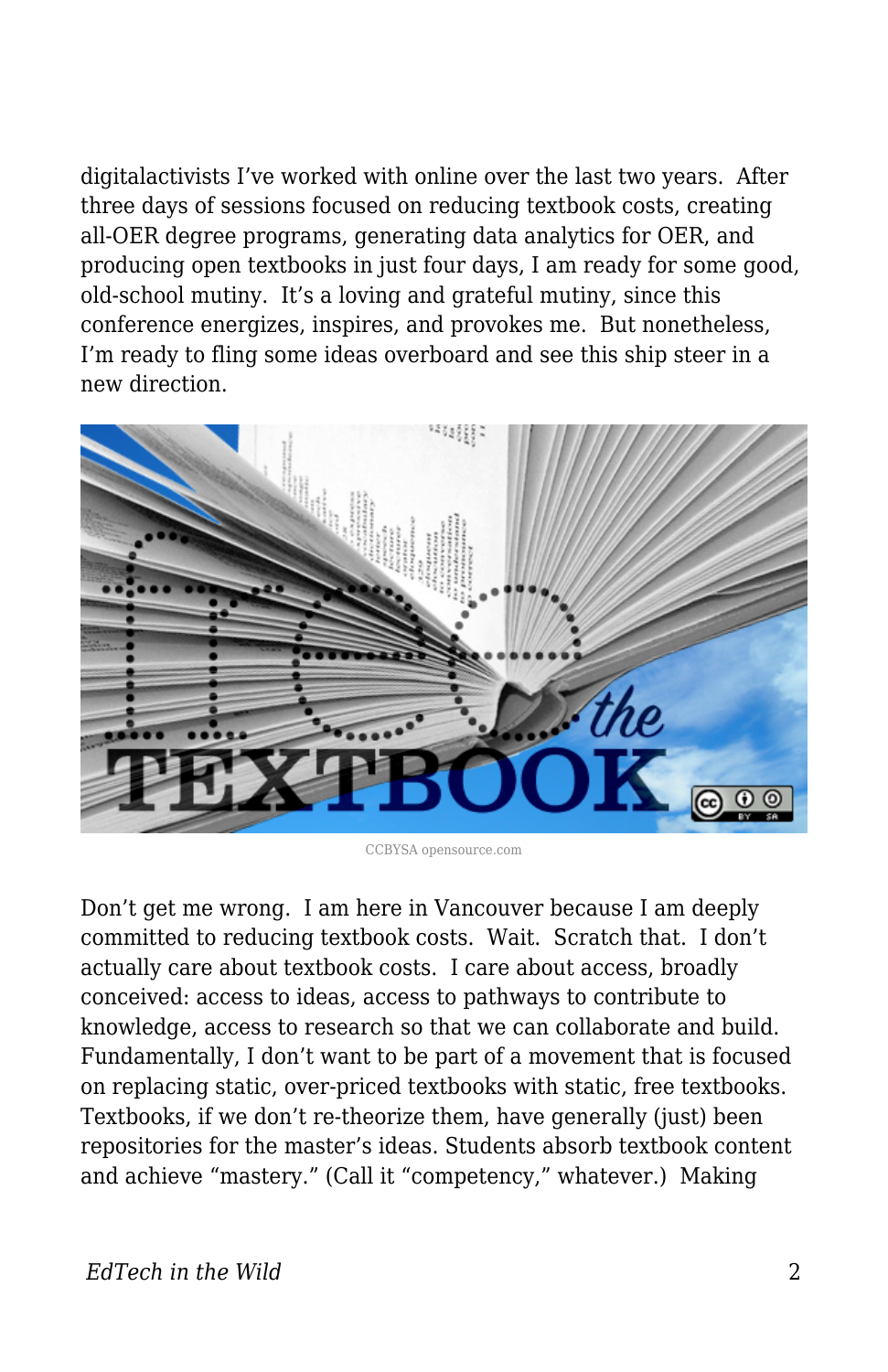textbooks more affordable is not high on my list of things to do. Here's what I want OpenEd to help me figure out how to do instead of lowering textbook costs:

- 1. Engage learners in contributing to their learning materials so that knowledge becomes a community endeavor rather than a commodity that needs to be made accessible. To that end, let's stop fetishizing the textbook, which is at best a low-bar pedagogical tool for transmitting information. OER is better than that.
- 2. Make open licenses the focus of our advocacy for learners, teachers, scholars, which means explaining how the open license enables us to do more with the ideas that we ourselves as learners, teachers, scholars are generating. It's not the open textbook, it's the open *license* that matters here.
- 3. Consider public funding models for open education (OER, open pedagogy, open access). "Philanthropy" is the wrong word for a model in which the public pays itself for what it needs and can generate on its own. And I am not buying that private, for-profit companies– while capable of being good community partners– are the only way we can build a public infrastructure for publishing and organizing and economically supporting open work.
- 4. Build a better mission statement for why we work in the open. I took a stab [here \[https://edtechbooks.org/-Zbk\]](http://www.hybridpedagogy.com/journal/working-inat-public/), but it was just one tiny specific start. I need help explaining this why. We need the why before we can develop the what (who cares about our open tools and apps and platforms? that's the easy stuff, so let's do it second). We need the *why* before we can assess whether or not we achieved success. Will working in the open serve a social justice vision? improve retention and enrollment? increase interdisciplinary collaboration and improve the quality of our scholarship? Yes? Why? How? And what will it look like if our vision succeeds?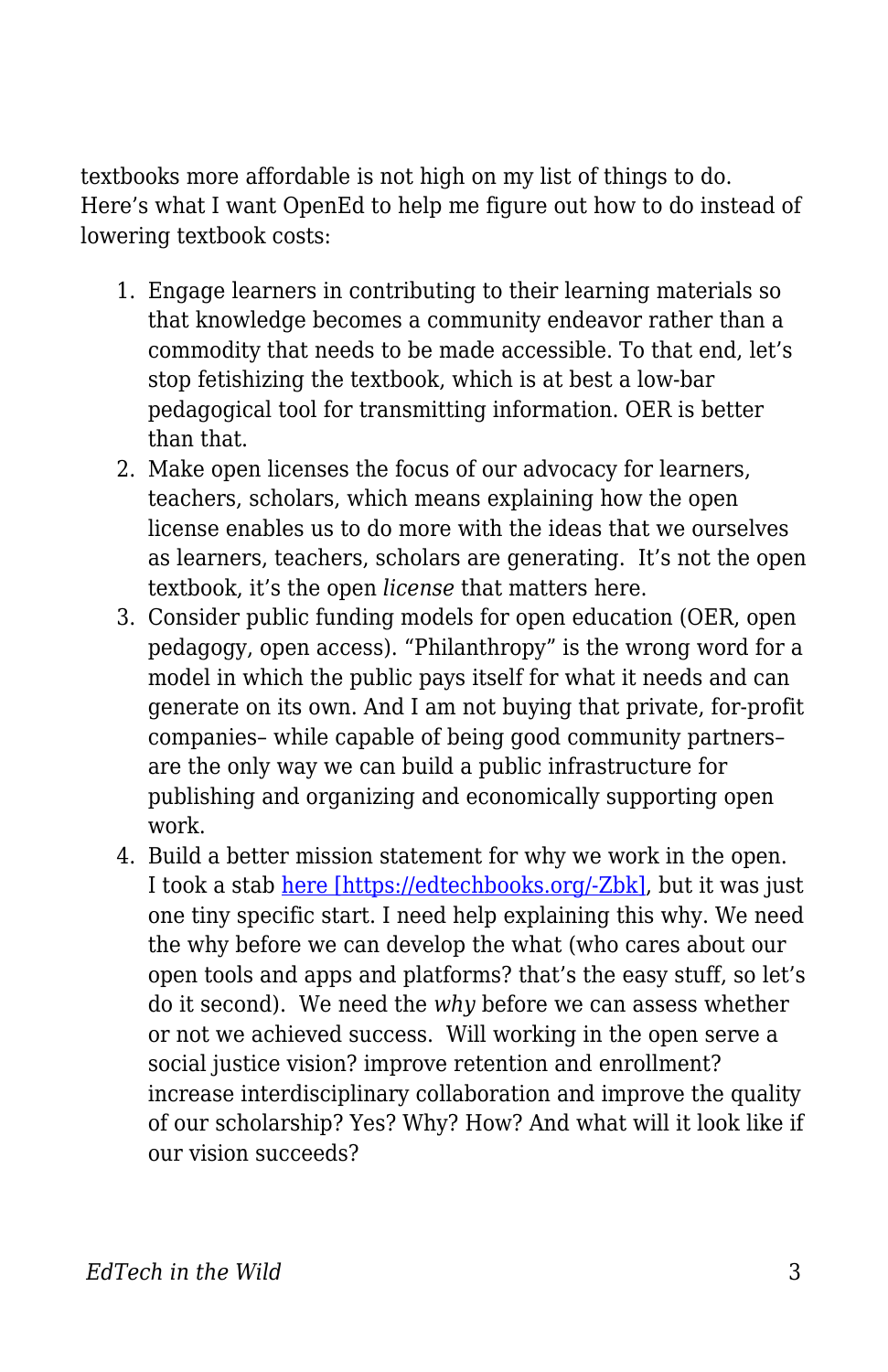I don't think that advocating for a pedagogical approach to OER makes me radical or an outlier. But my sense is that the movement is cohering around the "gateway" of open textbook adoption. But don't worry, I am told, once we hook 'em, we can slip in the pedagogy!

## **No. No!**



CCBYNC Fatima https://flic.kr/p/2t3gV

That hook is going to puncture our foundational beliefs about the power of open.

I am calling for a (radical?) pedagogy caucus, a core, self-identified group committed to placing pedagogy at the center of the OpenEd movement. I am going to stop apologizing for my sense that textbooks are the wrong way to pitch open.

Open doesn't need a pitch because open is not for sale.